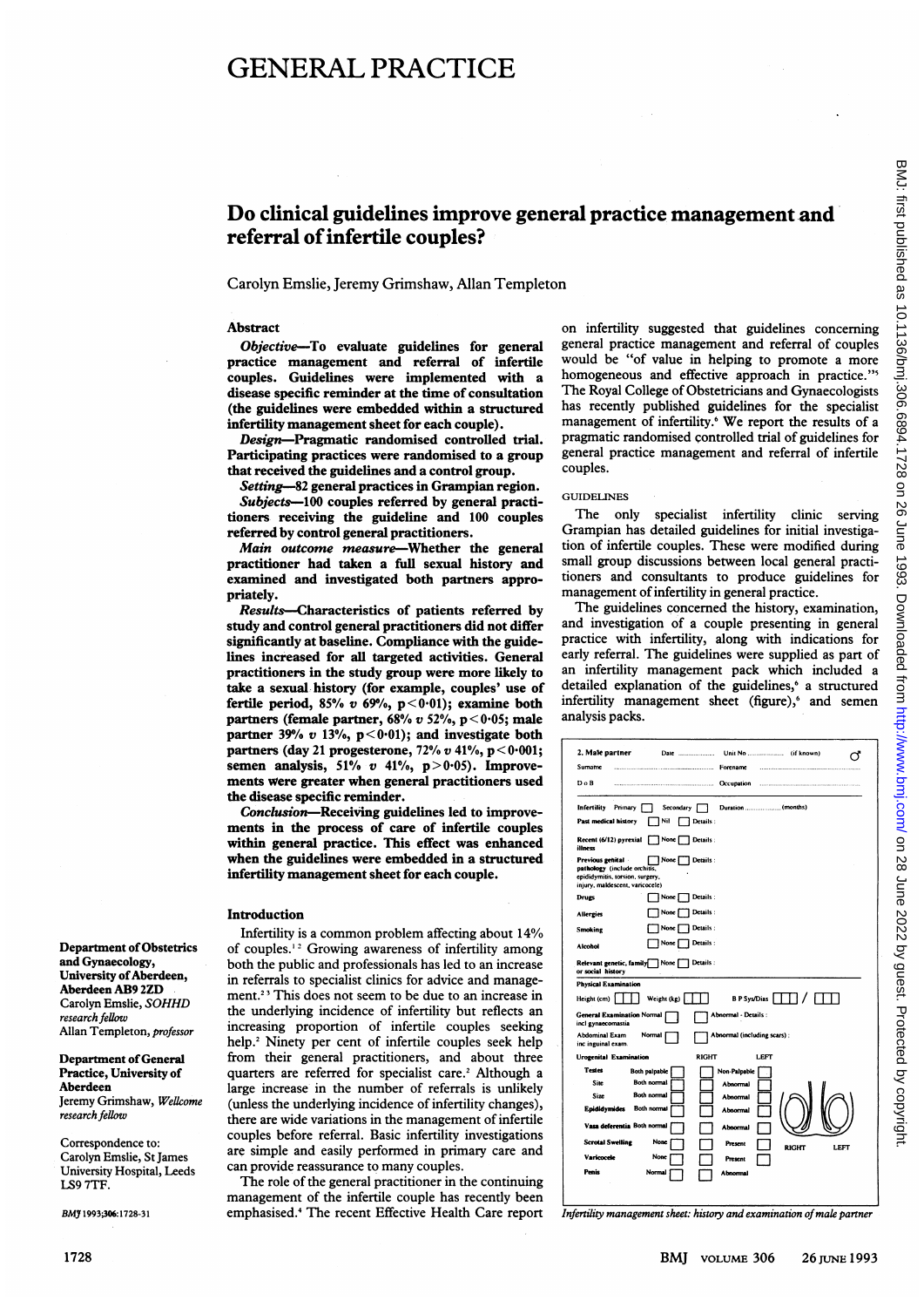The guideline requested that the general practitioner saw and examined any couple presenting with infertility of any duration. If possible, both partners should be seen. A medical history should be obtained with particular attention, in the woman, to any menstrual irregularity, abdominal surgery, or suspected pelvic inflammatory disease, and in the man, to any history of urogenital problems (orchitis, maldescent, torsion, for example) or. any systemic illness. A sexual history should be elicited and advice given if necessary. Examination of the woman should aim to detect any underlying endocrine disorder and pelvic pathology, and examination of the man to detect any urogenital pathology not suspected from the history. The male investigation requested by the guidelines was two semen analyses at least three weeks apart. Female investigation consisted of detection of ovulation by estimation of luteal phase progesterone, knowledge of her rubella status, and a full blood count.

# INFERTILITY MANAGEMENT SHEETS

General practitioners were encouraged to use the infertility management sheet when <sup>a</sup> couple presented with infertility. The guidelines were embedded in the infertility management sheet, thus avoiding the need for reference to the explanation of the guideline at every consultation, so that general practitioners were prompted to record relevant items of history and examine and investigate couples appropriately as they completed the sheet. The infertility management sheet consisted of two sheets of A4 paper printed on both sides. The front page gave a brief summary of the guidelines and the pointers towards early referral. When the booklet was opened the two inner pages were for details of the history and examination of the woman and the man. The final page was a reminder of investigations to perform and a record of the results. Thus the infertility management sheet provided the general practitioner with a disease specific reminder of the guidelines at the time of consultation.7

To facilitate communication, general practitioners were encouraged to send the infertility management sheet instead of a letter if they referred <sup>a</sup> couple. The completed infertility management sheet gave the medical staff seeing the couple in hospital a complete record of their investigation and treatment to date, so allowing problems to be quickly identified and avoiding unnecessary repetition of investigation.

# Methods

### DESIGN

All general practitioners practising in Grampian region were approached to participate in the study. Of the 86 practices, four did not wish to take part and a further nine individual principals declined to participate. The 82 participating practices were randomised to study and control groups stratified for practice location. To reduce the risk of contamination, practices sharing the same premises were allocated to the same group. To reduce the risk of the Hawthorne effect (the beneficial effect on performance of taking part in research),<sup>8</sup> practices allocated to the control group were informed that they would receive the guidelines after the evaluation period.

Couples referred for consideration of reversal of sterilisation (except those sterilised who wished to be considered for in vitro fertilisation) or for ongoing specialist management were excluded as their management would be different from that of couples presenting for the first time.

#### DATA COLLECTION

The study aimed to recruit 100 couples referred by study practices and 100 referred by control practices. Data collection ran from December 1991 to August 1992. Data concerning couples referred by study general practitioners who used the infertility management sheet  $(n=36)$  were abstracted from the sheet. Data concerning couples referred by study general practitioners who did not use the infertility management sheet or by control general practitioners were collected by computer assisted telephone interview.9 General practitioners were contacted shortly after referral and asked to complete a brief structured telephone interview concerning their management of the referred couple before referral. The interviewer sat in front of a computer terminal, asking questions presented on the screen and entering the respondent's replies directly. Thus data were entered in "real time" during the interview. The data obtained were stored on SIR, a hierarchical database on the University of Aberdeen mainframe computer.

#### ANALYSIS

The data were analysed by SPSS with the  $\chi^2$  test and  $t$  tests as appropriate. Primary analysis was by intention to treat (all couples referred by study general practitioners were analysed whether they were referred with <sup>a</sup> completed infertility management sheet or not). A secondary analysis was performed to look at differences in management between those couples in the study group who were referred with completed infertility management sheets and those who were not.

# Results

#### PATIENT CHARACTERISTICS

One hundred couples were recruited to the study group and 100 to the control group between December 1991 and August 1992. There were no significant differences in the characteristics of couples referred by study and control general practitioners (table I). Sixty four per cent of the study couples had primary infertility compared with 59% in the control group. The main duration of infertility at the time of referral was 25 months in the study group and 23 months in the control referrals. Couples in the study group were referred on average three months after seeing their general practitioner for the first time and couples in the control group after four months.

TABLE I-Characteristics of couples in study. Values are medians (ranges)

|                                                                        | Study couples<br>$(n=100)$ | Control couples<br>$(n=100)$ |  |
|------------------------------------------------------------------------|----------------------------|------------------------------|--|
| Age of female partner (years)                                          | $29.4(17-48)$              | $28.5(19-45)$                |  |
| Duration of infertility (months)<br>Time from presentation to referral | $25.0(2-120)$              | $23.2(2-120)$                |  |
| (months)<br>% With primary infertility                                 | $3.1 \,(<\,1-36)$<br>64%   | $3.8 (< 1-17)$<br>59%        |  |

#### SEXUAL HISTORY

General practitioners in the study group were more likely to have asked about couples' knowledge of the fertile period (85% v 73%,  $p < 0.05$ ) and their use of it (85%  $v$  69%, p < 0.01) (table II). Erectile and ejaculatory problems were asked about in 86% of study and 70% of control couples  $(p < 0.01)$ . Study and control general practitioners were equally likely to have asked about dyspareunia (86% v 80%, not significant).

# TABLE II-Sexual history obtained

|                             | Study couples<br>$(n=100)$ | Control couples<br>$(n=100)$ | p Value |
|-----------------------------|----------------------------|------------------------------|---------|
| Knowledge of fertile period | 85                         | 73                           | < 0.05  |
| Use of fertile period       | 85                         | 69                           | < 0.01  |
| Erectile problems           | 86                         | 70                           | < 0.01  |
| Ejaculatory problems        | 86                         | 70                           | < 0.01  |
| Dyspareunia                 | 86                         | 80                           | NS      |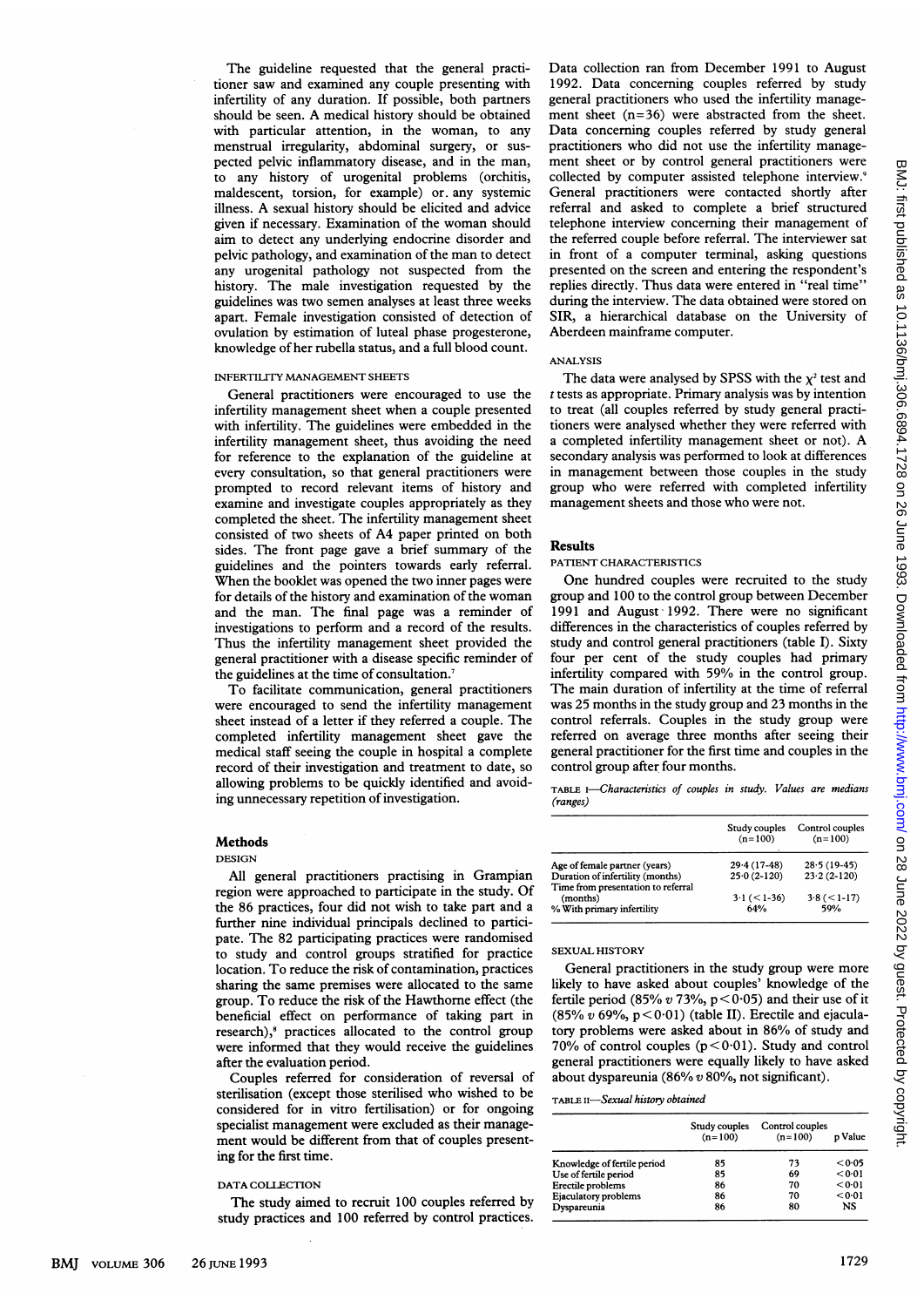#### EXAMINATIONS AND INVESTIGATIONS

General practitioners in the study group were more likely to have examined the female partner (68%  $v$ 52%,  $p < 0.05$ ) and to have performed a pelvic examination  $(67\% v 51\%, p < 0.05)$  (table III). Thirty seven per cent of women in study couples had <sup>a</sup> full blood count performed compared with 13% in the control group  $(p < 0.001)$ . Day 21 progesterone levels were assessed in 72% of study couples compared with 41% of control couples  $(p < 0.001)$ . General practitioners were able to report the rubella status of 64% of study women and 25% of control women ( $p < 0.001$ ).

TABLE III-Investigations performed

|                     | Study couples<br>$(n=100)$ | Control couples<br>$(n=100)$ | p Value |
|---------------------|----------------------------|------------------------------|---------|
| Female partner:     |                            |                              |         |
| General examination | 68                         | 52                           | < 0.05  |
| Pelvic examination  | 67                         | 51                           | < 0.05  |
| Full blood count    | 37                         | 13                           | < 0.001 |
| Progesterone        | 72                         | 41                           | < 0.001 |
| Rubella status      | 64                         | 25                           | < 0.001 |
| Male partner:       |                            |                              |         |
| Registered with GP  | 75                         | 71                           | NS.     |
| Seen by GP          | 50                         | 33                           | < 0.05  |
| Genital examination | 39                         | 13                           | < 0.001 |
| Semen analysis      | 51                         | 41                           | NS      |

The proportion of men registered with the same practice as their partner was similar in the study and control groups (75%  $v$  71% respectively, not significant), but study general practitioners were more likely to have seen the male partner (50%  $v$  33%, p < 0.05) and examined him (39% v 13%,  $p < 0.01$ ). Study and control general practitioners were equally likely to have arranged for semen analysis (51%  $v$  41%, not significant).

#### EFFECT OF INFERTILITY MANAGEMENT SHEET

Thirty six of the 100 study couples were referred with <sup>a</sup> completed infertility management sheet. To assess the contribution of the infertility management sheet, <sup>a</sup> secondary analysis compared the management of study couples referred with and without <sup>a</sup> completed infertility management sheet with control couples. General practitioners were more likely to use the infertility management sheet when the male partner was registered with the practice (92%  $v$  66%, p < 0.005) (table IV).

The comparison of study couples referred without <sup>a</sup> completed infertility management sheet with control couples gives an indication of the effectiveness of the guidelines without the infertility management sheet. Significant differences in management were observed only for investigations of the female partner. Day 21 progesterone estimations were completed for 59% of study couples referred without a completed infertility management sheet compared with 41% of controls

TABLE IV-Comparison of management in couples referred using infertility management sheet and those not. Values are percentages (numbers)

|                       | Control couples<br>A<br>$(n=100)$ | Study couples            |                                   |           |           |         |
|-----------------------|-----------------------------------|--------------------------|-----------------------------------|-----------|-----------|---------|
|                       |                                   | Management<br>sheet used | Management<br>sheet not used<br>C | p Value   |           |         |
|                       |                                   | в<br>$(n=36)$            | $(n=64)$                          | BvC       | C v A     | BvA     |
| Female partner:       |                                   |                          |                                   |           |           |         |
| Pelvic examination    | 51                                | 89 (32)                  | 55 (35)                           | < 0.001   | NS.       | 0001    |
| Progesterone          | 41                                | 94 (34)                  | 59 (38)                           | < 0.001   | < 0.05    | < 0.001 |
| Rubella status        | 25                                | 86 (31)                  | 52 (33)                           | < 0.001   | < 0.001   | < 0.001 |
| Male partner:         |                                   |                          |                                   |           |           |         |
| Male registered       | 71                                | 92 (33)                  | 66 (42)                           | < 0.005   | NS        | < 0.05  |
| Male seen             | 33                                | 89 (32)                  | 28(18)                            | < 0.001   | <b>NS</b> | < 0.001 |
| Genital examination   | 13                                | 89 (32)                  | 11(7)                             | < 0.001   | NS.       | < 0.001 |
| Semen analysis        | 41                                | 86 (31)                  | 31(20)                            | < 0.001   | NS        | < 0.001 |
| Sexual history:       |                                   |                          |                                   |           |           |         |
| Use of fertile period | 69                                | 94 (34)                  | 80(51)                            | < 0.05    | NS.       | < 0.005 |
| Erectile problems     | 70                                | 94 (34)                  | 81 (52)                           | NS        | <b>NS</b> | < 0.005 |
| Dyspareunia           | 80                                | 94 (34)                  | 81 (52)                           | <b>NS</b> | <b>NS</b> | < 0.05  |

 $(p < 0.05)$ . General practitioners were aware of the rubella status of 52%/ of study women referred without a completed infertility management sheet and 25% of controls  $(p < 0.001)$ .

The comparison of study couples referred with <sup>a</sup> completed infertility management sheet with control couples gives an indication of the effectiveness of the guideline if all patients were referred with a completed infertility management sheet. Highly significant differences were seen in all activities indicated by the guideline (table IV).

# Discussion

There is increasing interest in the use of guidelines to improve the referral process, $10-13$  although there is continuing uncertainty as to how they should be developed and introduced into clinical practice<sup>14</sup> as well as their effectiveness.<sup>15</sup> Grimshaw and Russell recently reviewed 40 evaluations of clinical guidelines and observed improvements in process of care in 37 studies.7 They proposed a taxonomy for the successful introduction of clinical guidelines based on different strategies for development, dissemination, and implementation.7 They suggested that the greater the involvement of clinicians in the development of clinical guidelines, the greater the effect of the guidelines in influencing clinical practice. Dissemination strategies ensure that targeted clinicians have adequate access to the guidelines, and the greater the educational component of the dissemination, the greater the effectiveness of the guidelines. Implementation strategies encourage clinicians to adopt the guidelines into their day to day practice. The review suggested that guidelines were more effective if they were implemented with feedback specific to individual patients which was closely associated with the doctorpatient consultation.

# USE OF THE GUIDELINES

In the current study, the guidelines were developed by representatives of the clinicians who would use them (a strong development strategy), disseminated by mailing to the targeted clinicians (a weak dissemination strategy), and implemented with the infertility management sheet, a disease specific reminder of the guidelines at the time of consultation (a. strong implementation strategy). The study showed clear improvements in the process of care after the introduction of the guidelines. General practitioners receiving the guidelines were more likely to take a detailed sexual history and investigate both the female and male partners appropriately. The guidelines encouraged <sup>a</sup> more uniform approach to the management of infertile couples in general practice and referral at an appropriate time. (We are aware of at least 15 couples currently being managed in general practice with the infertility management sheet who have not been referred for specialist care.) The infertility management sheet also ensured that the specialist was fully aware of what investigations had been performed in general practice and their results. In future the guidelines could be used in contracting as part of the service specification, with the infertility management sheet providing the mechanism to audit the referral process. This study has looked only at the process of care and these couples are currently being followed through the infertility clinic to detect any differences in outcome.

#### USE OF THE INFERTILITY MANAGEMENT SHEET

The greatest improvements in process were observed when general practitioners used the infertility management sheet, which prompted compliance with the guideline during the course of the consultation. Similar